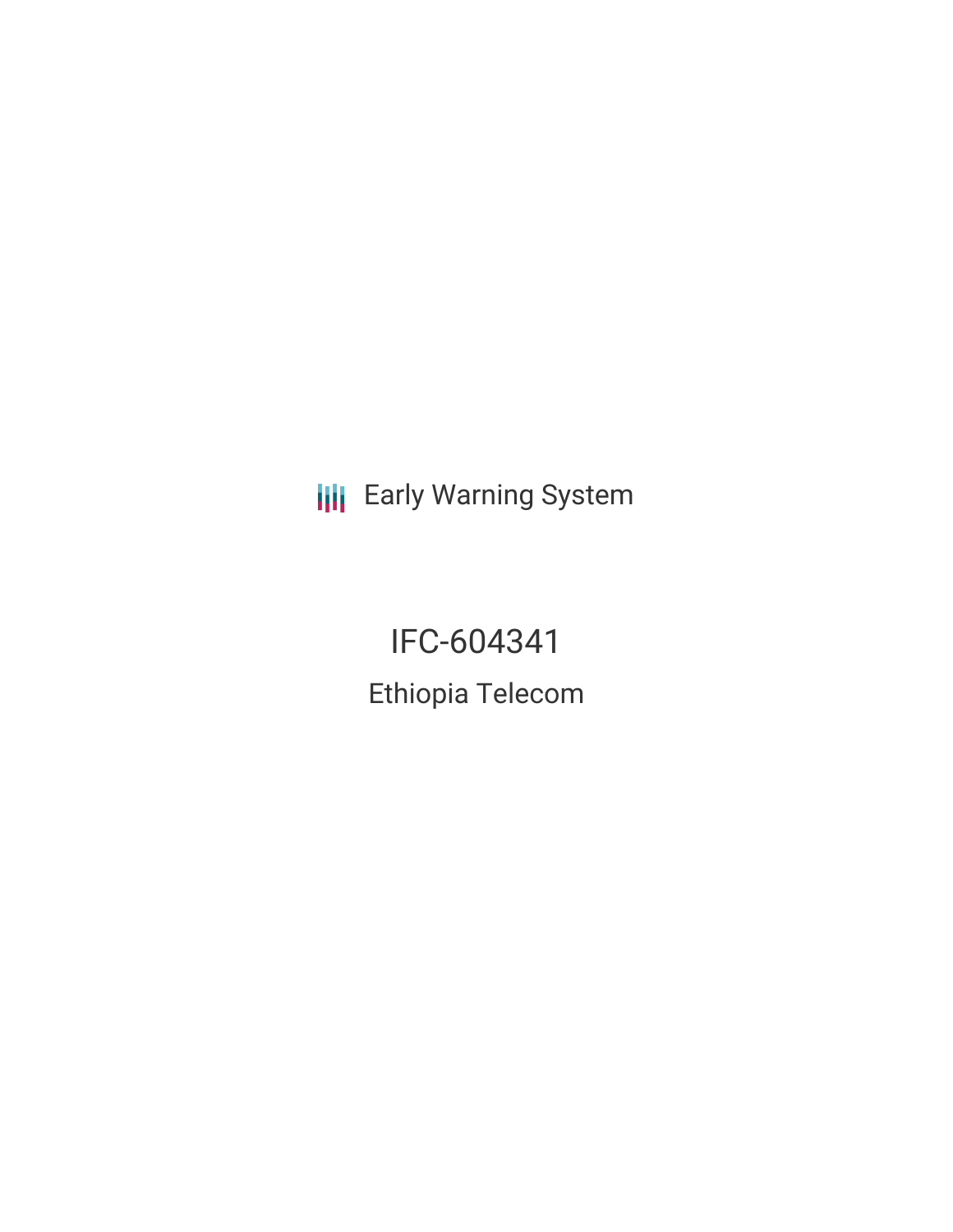

# **Quick Facts**

| <b>Countries</b>              | Ethiopia                                |
|-------------------------------|-----------------------------------------|
| <b>Financial Institutions</b> | International Finance Corporation (IFC) |
| <b>Status</b>                 | Active                                  |
| <b>Bank Risk Rating</b>       | U                                       |
| <b>Voting Date</b>            | 2019-12-04                              |
| <b>Borrower</b>               | Ministry of Finance                     |
| <b>Sectors</b>                | Communications                          |
| <b>Investment Type(s)</b>     | <b>Advisory Services</b>                |
| <b>Project Cost (USD)</b>     | $$3.00$ million                         |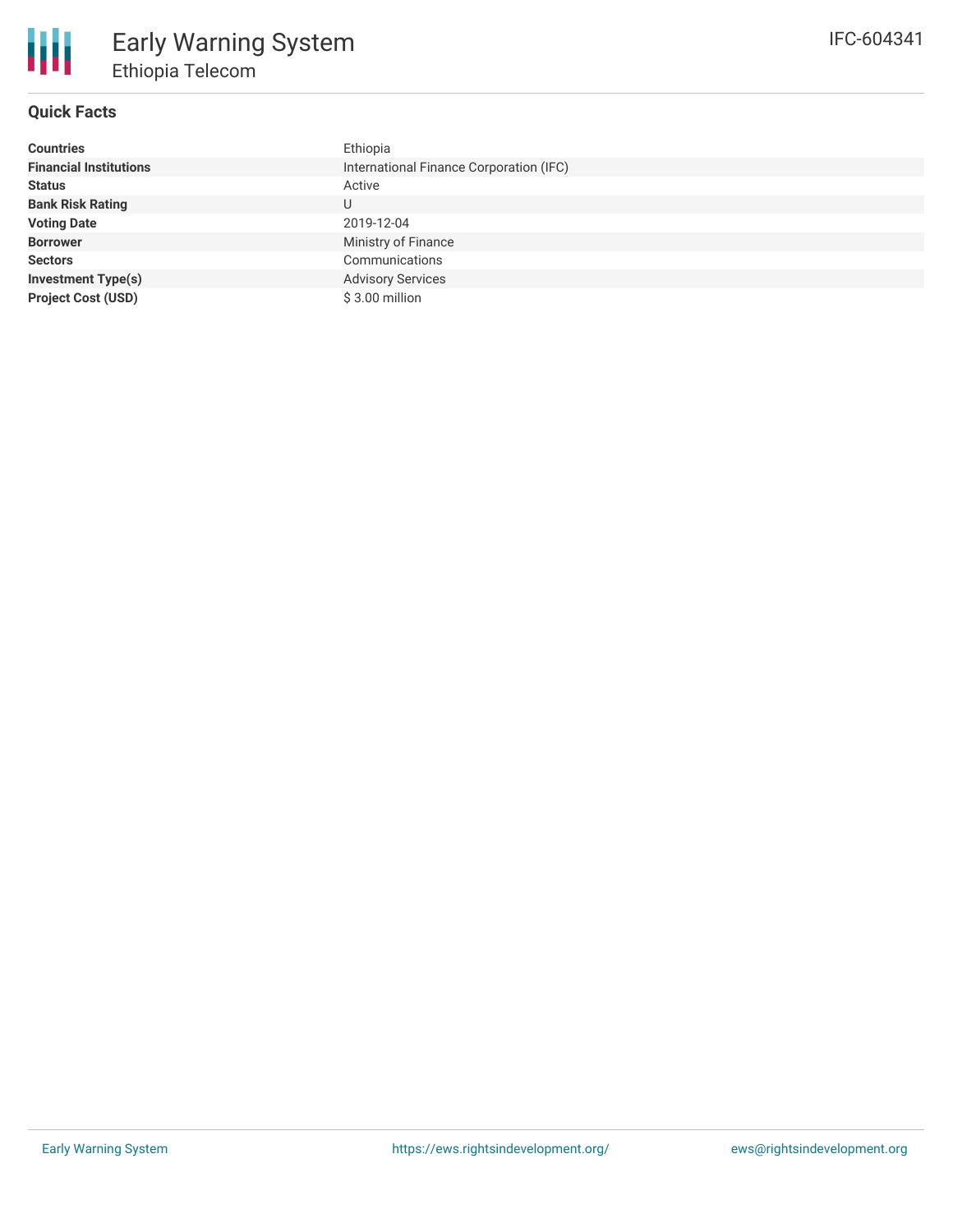

### **Project Description**

IFC will support the Ministry of Finance issue two new full-service telecommunications licenses, in line with the objectives of the Government of Ethiopia to liberalize the telecommunications sector.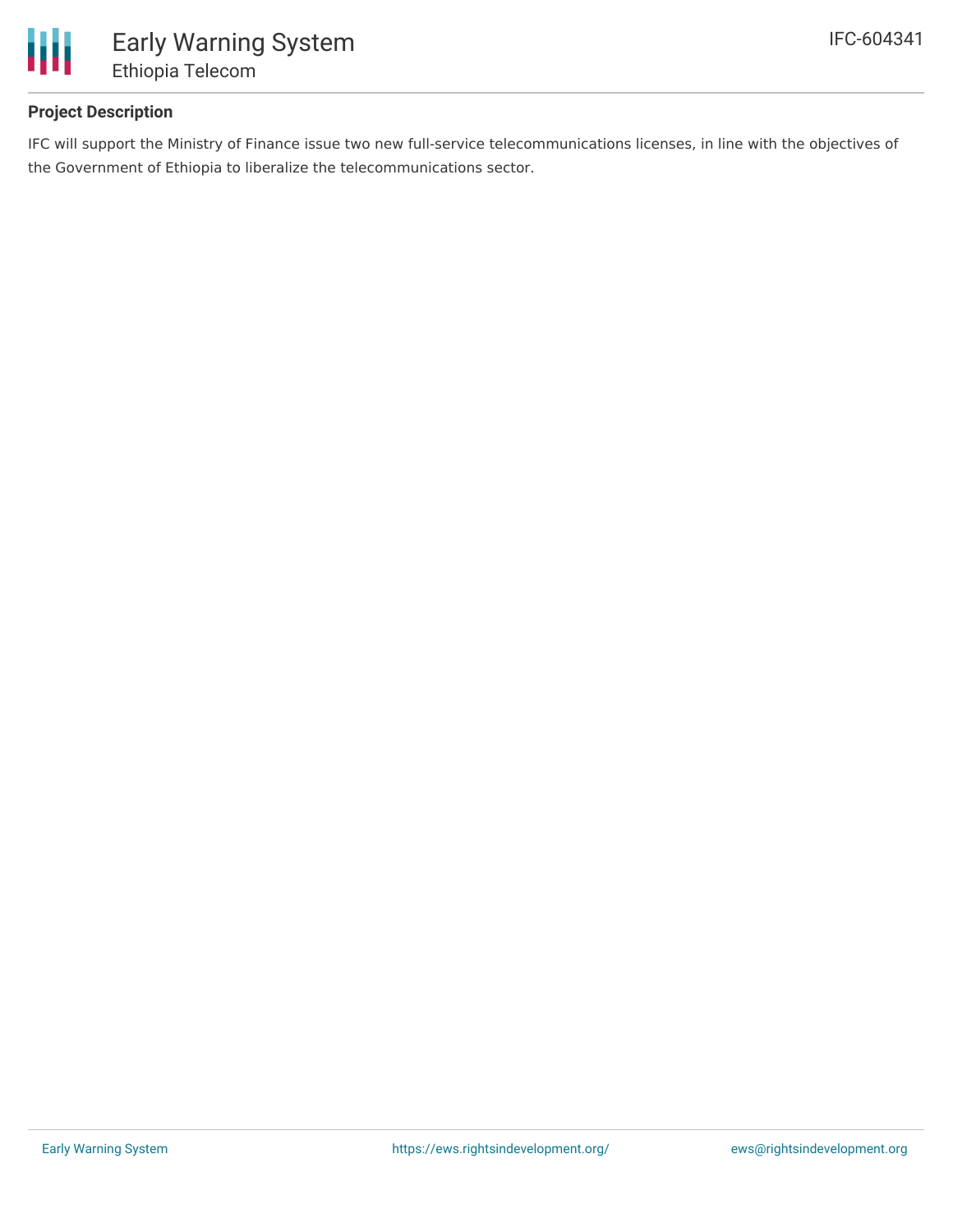

### **People Affected By This Project**

The introduction of competition into the telecommunications sector by the issuance of two new-full service licenses is expected to increase access and improve quality of service.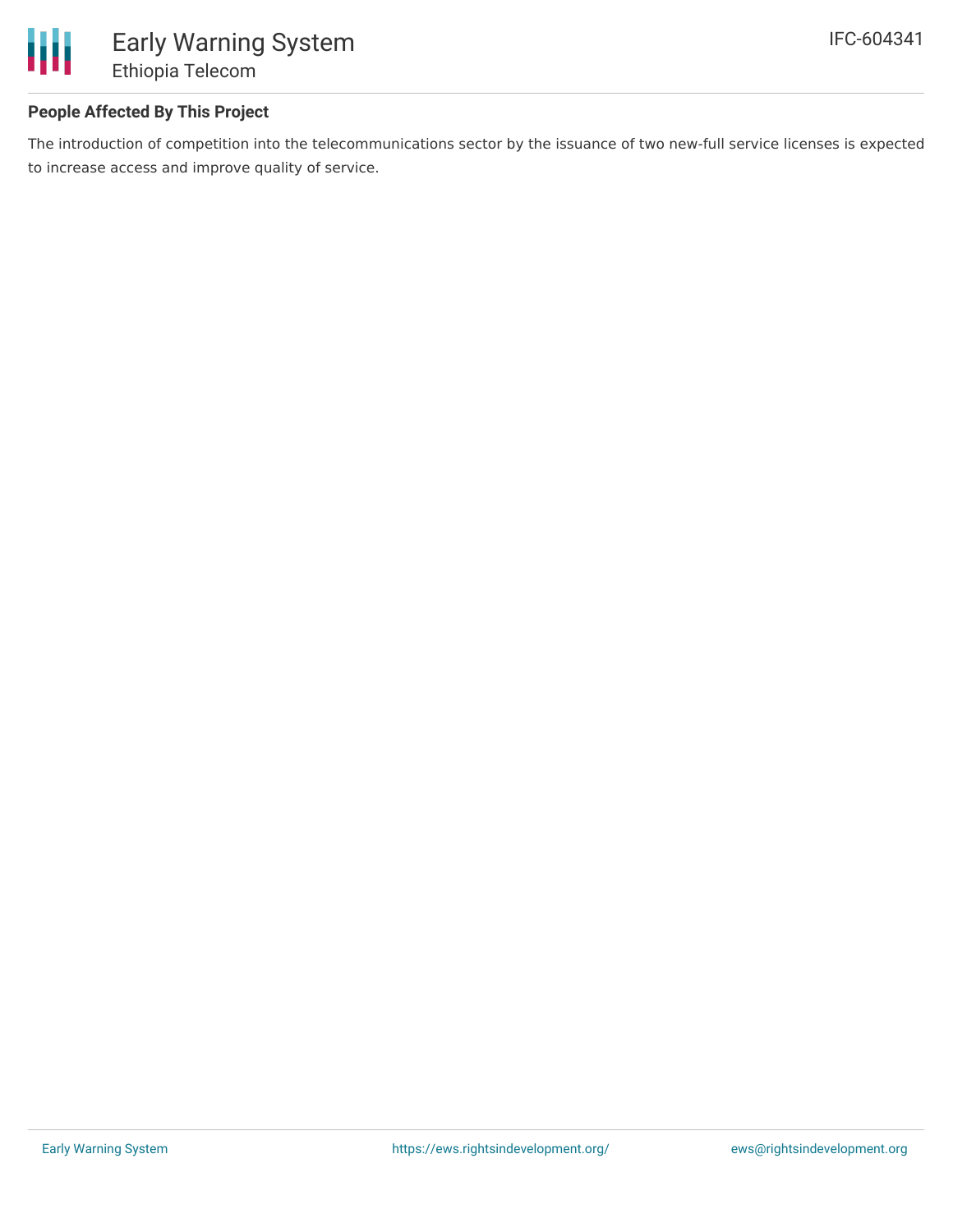### **Investment Description**

• International Finance Corporation (IFC)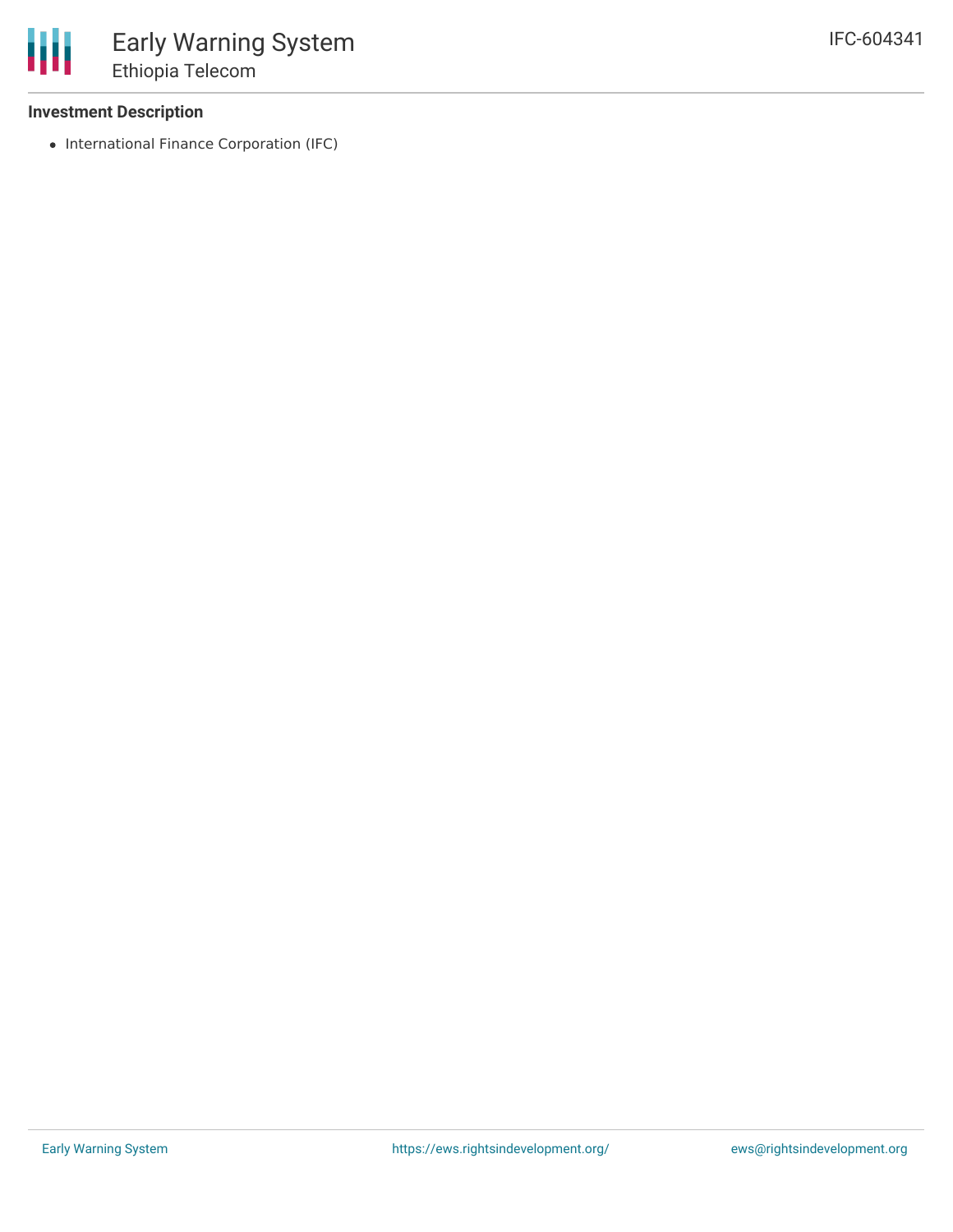# **Contact Information**

No contact information provided at the time of disclosure

ACCOUNTABILITY MECHANISM OF IFC

The Compliance Advisor Ombudsman (CAO) is the independent complaint mechanism and fact-finding body for people who believe they are likely to be, or have been, adversely affected by an IFC or MIGA- financed project. If you submit a complaint to the CAO, they may assist you in resolving a dispute with the company and/or investigate to assess whether the IFC is following its own policies and procedures for preventing harm to people or the environment. If you want to submit a complaint electronically, you can email the CAO at CAO@worldbankgroup.org. You can learn more about the CAO and how to file a complaint at http://www.cao-ombudsman.org/